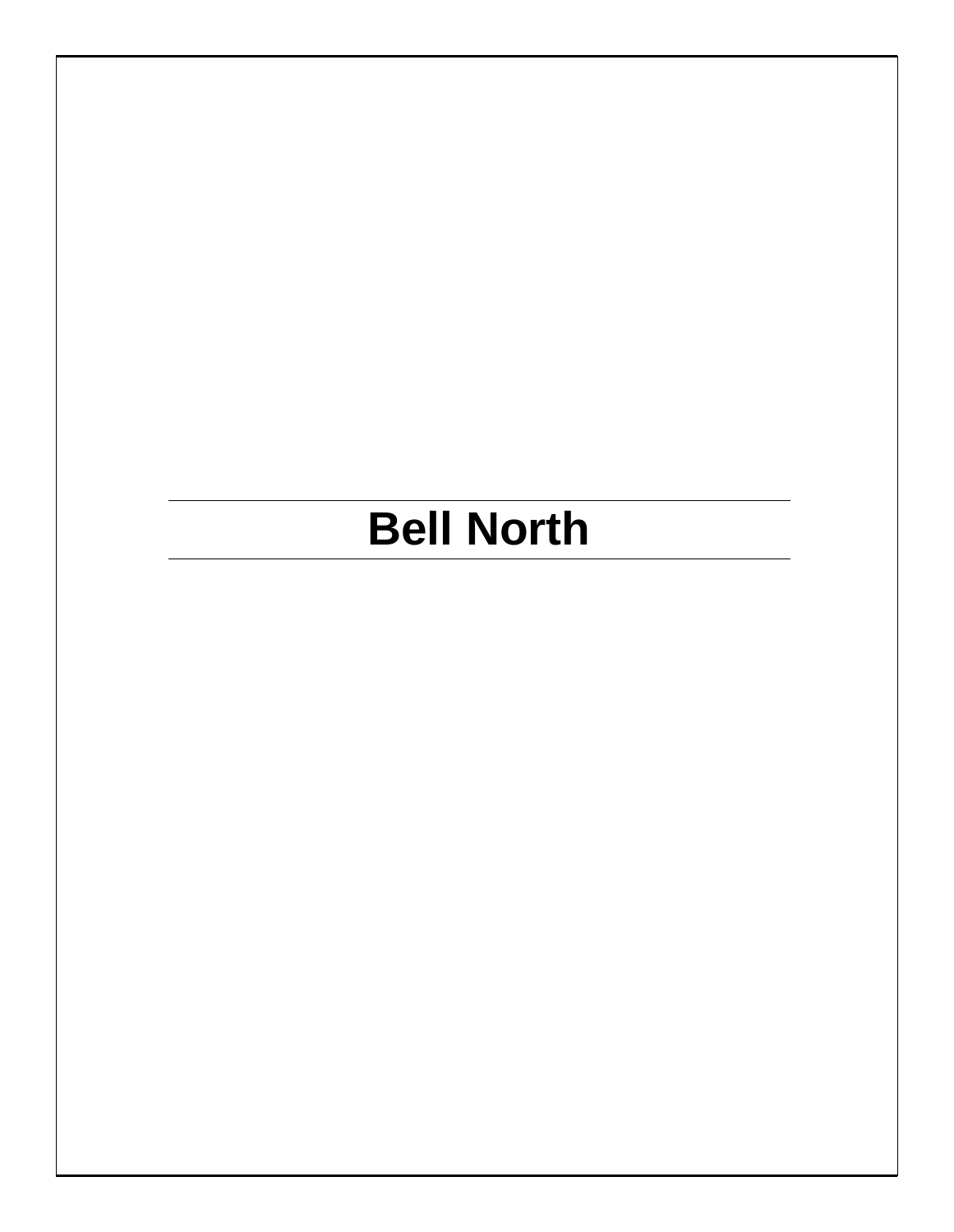| <b>Bell North</b><br>17353-17357 Bell North Dr, Schertz, TX 78154                      |                                                                        |                |                               |       |  |  |  |
|----------------------------------------------------------------------------------------|------------------------------------------------------------------------|----------------|-------------------------------|-------|--|--|--|
| <b>Building Type: Industrial</b><br>RBA: 43,200 SF<br>Land Area: 2.65 AC<br>Total 0 SF | Warehse Avail: -<br>Office Avail: -<br>% Leased: 100%<br>Rent/SF/Yr: - |                | <b>KANADIA</b>                |       |  |  |  |
| <b>Radius</b>                                                                          | 1 Mile                                                                 | 3 Mile         | 5 Mile                        |       |  |  |  |
| <b>Population</b>                                                                      |                                                                        |                |                               |       |  |  |  |
| 2026 Projection                                                                        | 1,091                                                                  | 31,275         | 129,751                       |       |  |  |  |
| 2021 Estimate                                                                          | 903                                                                    | 27,579         | 116,108                       |       |  |  |  |
| 2010 Census                                                                            | 614                                                                    | 18,325         | 75,774                        |       |  |  |  |
| Growth 2021 - 2026                                                                     | 20.82%                                                                 | 13.40%         | 11.75%                        |       |  |  |  |
| Growth 2010 - 2021                                                                     | 47.07%                                                                 | 50.50%         | 53.23%                        |       |  |  |  |
| 2021 Population by Age                                                                 | 903                                                                    | 27,579         | 116,108                       |       |  |  |  |
| Age 0 - 4                                                                              | 33                                                                     | 3.65%<br>1,669 | 6.05%<br>7,427                | 6.40% |  |  |  |
| Age 5 - 9                                                                              | 34                                                                     | 3.77%<br>1,854 | 6.72%<br>8,101                | 6.98% |  |  |  |
| Age 10 - 14                                                                            | 39                                                                     | 4.32%<br>1,950 | 7.07%<br>8,353                | 7.19% |  |  |  |
| Age 15 - 19                                                                            | 42                                                                     | 4.65%<br>1,956 | 7.09%<br>8,308                | 7.16% |  |  |  |
| Age 20 - 24                                                                            | 39                                                                     | 4.32%<br>1,617 | 5.86%<br>7,113                | 6.13% |  |  |  |
| Age 25 - 29                                                                            | 39                                                                     | 4.32%<br>1,591 | 5.77%<br>7,284                | 6.27% |  |  |  |
| Age 30 - 34                                                                            | 35                                                                     | 3.88%<br>1,764 | 6.40%<br>7,988                | 6.88% |  |  |  |
| Age 35 - 39                                                                            | 3.32%<br>30                                                            | 2,017          | 7.31%<br>8,878                | 7.65% |  |  |  |
| Age 40 - 44                                                                            | 31                                                                     | 3.43%<br>2,013 | 7.30%<br>8,495                | 7.32% |  |  |  |
| Age 45 - 49                                                                            | 46 5.09%                                                               |                | 2,033 7.37%<br>8,390 7.23%    |       |  |  |  |
| Age 50 - 54                                                                            | 62                                                                     | 6.87%<br>1,917 | 6.95%<br>7,613                | 6.56% |  |  |  |
| Age 55 - 59                                                                            | 87                                                                     | 9.63%<br>1,931 | 7.00%<br>7,387                | 6.36% |  |  |  |
| Age 60 - 64                                                                            | 98 10.85%                                                              | 1,643          | 5.96%<br>6,164                | 5.31% |  |  |  |
| Age 65 - 69                                                                            | 96 10.63%                                                              | 1,333          | 4.83%<br>5,048                | 4.35% |  |  |  |
| Age 70 - 74                                                                            | 83                                                                     | 9.19%<br>1,026 | 3.72%<br>4,012                | 3.46% |  |  |  |
| Age 75 - 79                                                                            | 53                                                                     | 5.87%<br>630   | 2.28%<br>2,617                | 2.25% |  |  |  |
| Age 80 - 84                                                                            | 31                                                                     | 3.43%<br>359   | 1.30%<br>1,592                | 1.37% |  |  |  |
| Age 85+                                                                                | 25                                                                     | 2.77%<br>276   | 1.00%<br>1,340                | 1.15% |  |  |  |
| Age 65+                                                                                | 288 31.89%                                                             |                | 3,624 13.14%<br>14,609 12.58% |       |  |  |  |
| <b>Median Age</b>                                                                      | 56.20                                                                  | 38.40          | 37.00                         |       |  |  |  |
| <b>Average Age</b>                                                                     | 49.40                                                                  | 37.70          | 36.90                         |       |  |  |  |
|                                                                                        |                                                                        |                |                               |       |  |  |  |



**6/3/2021**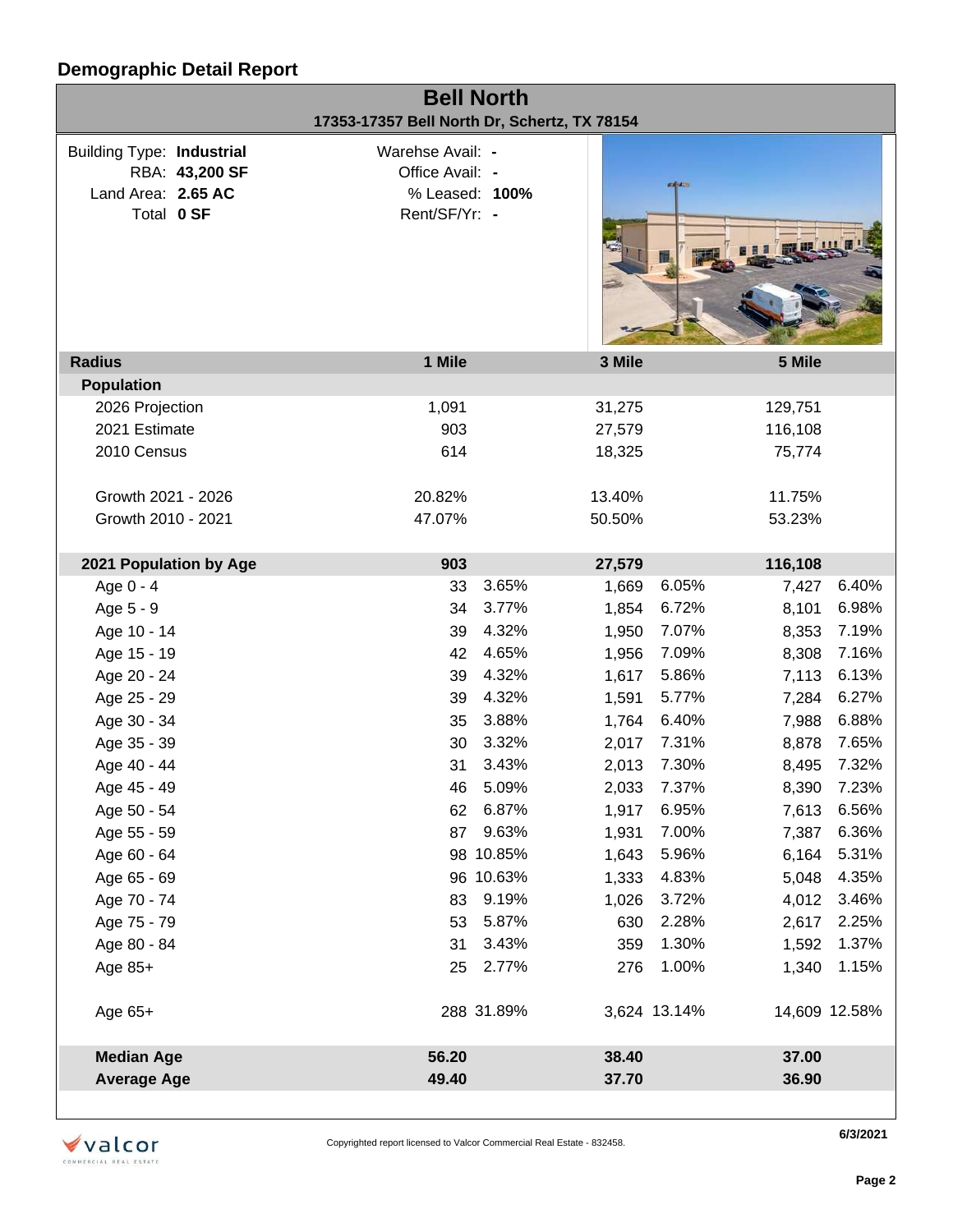| <b>Bell North</b>                            |                 |            |        |               |         |               |
|----------------------------------------------|-----------------|------------|--------|---------------|---------|---------------|
| 17353-17357 Bell North Dr, Schertz, TX 78154 |                 |            |        |               |         |               |
| <b>Radius</b>                                | 1 Mile          |            | 3 Mile |               | 5 Mile  |               |
| 2021 Population By Race                      | 903             |            | 27,579 |               | 116,108 |               |
| White                                        |                 | 816 90.37% |        | 21,642 78.47% |         | 92,011 79.25% |
| <b>Black</b>                                 |                 | 54 5.98%   |        | 3,656 13.26%  |         | 14,047 12.10% |
| Am. Indian & Alaskan                         | 6               | 0.66%      |        | 186 0.67%     |         | 1,029 0.89%   |
| Asian                                        | 16              | 1.77%      | 1,007  | 3.65%         | 4,317   | 3.72%         |
| Hawaiian & Pacific Island                    | $\mathbf{1}$    | 0.11%      | 88     | 0.32%         |         | 390 0.34%     |
| Other                                        | 10              | 1.11%      |        | 1,000 3.63%   |         | 4,314 3.72%   |
|                                              |                 |            |        |               |         |               |
| <b>Population by Hispanic Origin</b>         | 903             |            | 27,579 |               | 116,108 |               |
| Non-Hispanic Origin                          |                 | 763 84.50% |        | 19,813 71.84% |         | 78,798 67.87% |
| Hispanic Origin                              |                 | 140 15.50% |        | 7,766 28.16%  |         | 37,310 32.13% |
|                                              |                 |            |        |               |         |               |
| 2021 Median Age, Male                        | 55.40           |            | 37.50  |               | 35.90   |               |
| 2021 Average Age, Male                       | 48.50           |            | 37.00  |               | 36.00   |               |
|                                              |                 |            |        |               |         |               |
| 2021 Median Age, Female                      | 56.60           |            | 39.30  |               | 37.90   |               |
| 2021 Average Age, Female                     | 50.00           |            | 38.40  |               | 37.80   |               |
|                                              |                 |            |        |               |         |               |
| 2021 Population by Occupation                | 788             |            | 21,714 |               | 90,563  |               |
| <b>Classification</b>                        |                 |            |        |               |         |               |
| Civilian Employed                            |                 | 405 51.40% |        | 13,042 60.06% |         | 54,822 60.53% |
| Civilian Unemployed                          |                 | 21 2.66%   |        | 596 2.74%     |         | 2,631 2.91%   |
| Civilian Non-Labor Force                     |                 | 361 45.81% |        | 7,655 35.25%  |         | 31,408 34.68% |
| <b>Armed Forces</b>                          |                 | 1 0.13%    | 421    | 1.94%         |         | 1,702 1.88%   |
|                                              |                 |            |        |               |         |               |
| <b>Households by Marital Status</b>          |                 |            |        |               |         |               |
| Married                                      | 273             |            | 6,504  |               | 25,205  |               |
| Married No Children                          | 215             |            | 3,414  |               | 12,954  |               |
| Married w/Children                           | 58              |            | 3,090  |               | 12,251  |               |
|                                              |                 |            |        |               |         |               |
| 2021 Population by Education                 | 729             |            | 19,205 |               | 81,219  |               |
| Some High School, No Diploma                 | 8               | 1.10%      | 818    | 4.26%         | 4,295   | 5.29%         |
| High School Grad (Incl Equivalency)          |                 | 101 13.85% |        | 3,027 15.76%  |         | 16,551 20.38% |
| Some College, No Degree                      |                 | 147 20.16% |        | 5,846 30.44%  |         | 26,151 32.20% |
| Associate Degree                             | 12 <sup>2</sup> | 1.65%      |        | 673 3.50%     |         | 4,412 5.43%   |
| <b>Bachelor Degree</b>                       |                 | 232 31.82% |        | 4,955 25.80%  |         | 17,994 22.15% |
| <b>Advanced Degree</b>                       |                 | 229 31.41% |        | 3,886 20.23%  |         | 11,816 14.55% |

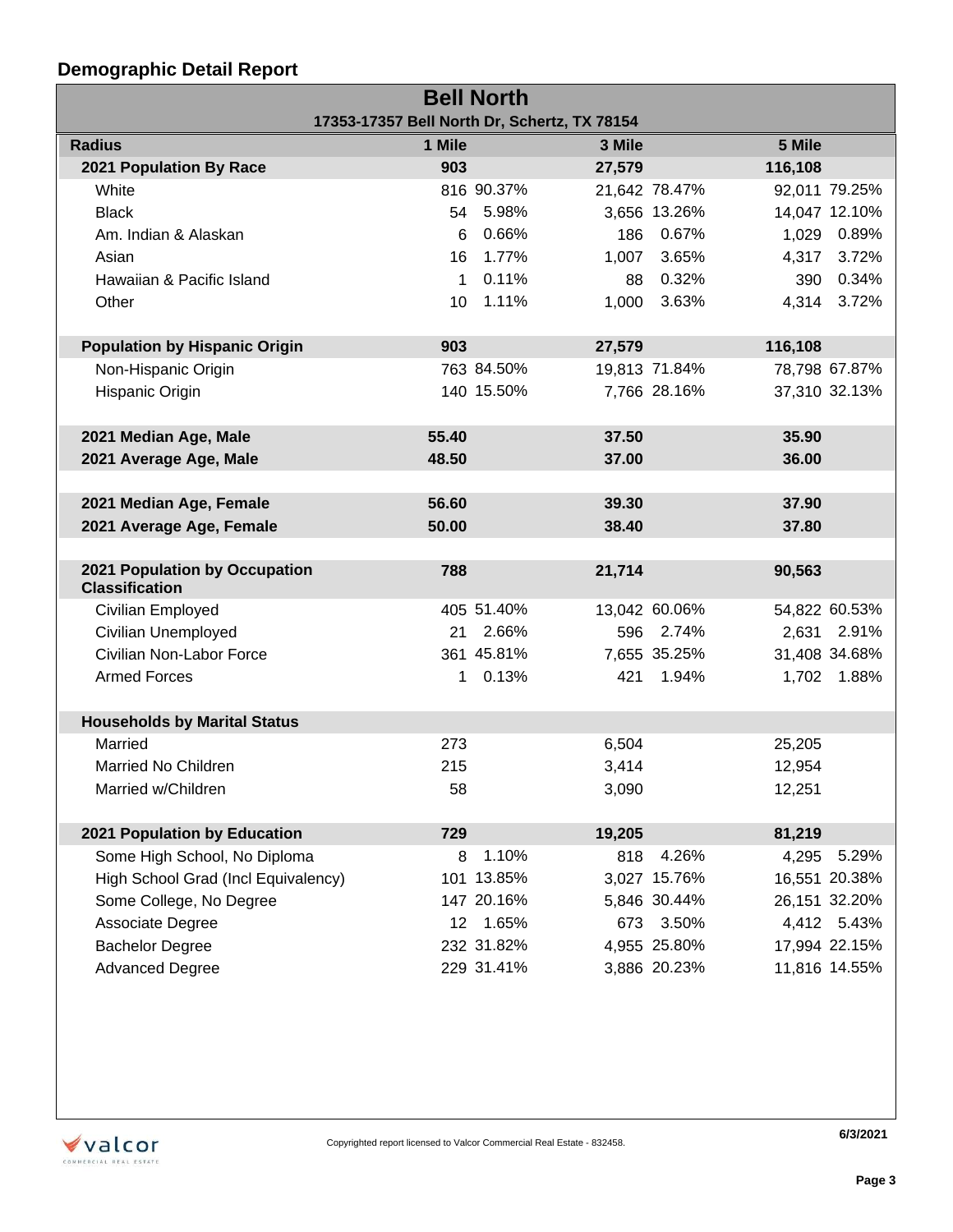| <b>Bell North</b>                            |                |            |                |              |         |               |  |
|----------------------------------------------|----------------|------------|----------------|--------------|---------|---------------|--|
| 17353-17357 Bell North Dr, Schertz, TX 78154 |                |            |                |              |         |               |  |
| <b>Radius</b>                                | 1 Mile         |            | 3 Mile         |              | 5 Mile  |               |  |
| 2021 Population by Occupation                | 744            |            | 24,777         |              | 102,608 |               |  |
| Real Estate & Finance                        | 27             | 3.63%      | 793            | 3.20%        | 3,712   | 3.62%         |  |
| Professional & Management                    |                | 338 45.43% |                | 8,252 33.31% |         | 28,721 27.99% |  |
| <b>Public Administration</b>                 | 51             | 6.85%      |                | 1,713 6.91%  |         | 6,496 6.33%   |  |
| Education & Health                           |                | 128 17.20% |                | 3,534 14.26% |         | 12,668 12.35% |  |
| Services                                     | 21             | 2.82%      | 1,585          | 6.40%        | 8,257   | 8.05%         |  |
| Information                                  | 3              | 0.40%      | 353            | 1.42%        | 1,223   | 1.19%         |  |
| <b>Sales</b>                                 | 46             | 6.18%      |                | 2,877 11.61% |         | 13,601 13.26% |  |
| Transportation                               | $\Omega$       | 0.00%      | $\overline{7}$ | 0.03%        | 126     | 0.12%         |  |
| Retail                                       | 6              | 0.81%      | 1,657          | 6.69%        | 7,298   | 7.11%         |  |
| Wholesale                                    | 20             | 2.69%      | 293            | 1.18%        | 1,471   | 1.43%         |  |
| Manufacturing                                | 19             | 2.55%      | 641            | 2.59%        | 3,075   | 3.00%         |  |
| Production                                   | 24             | 3.23%      | 1,097          | 4.43%        | 6,088   | 5.93%         |  |
| Construction                                 | 20             | 2.69%      | 694            | 2.80%        | 3,486   | 3.40%         |  |
| <b>Utilities</b>                             | 21             | 2.82%      | 558            | 2.25%        | 2,792   | 2.72%         |  |
| Agriculture & Mining                         | 15             | 2.02%      | 265            | 1.07%        | 841     | 0.82%         |  |
| Farming, Fishing, Forestry                   | 0              | 0.00%      | $\Omega$       | 0.00%        | 52      | 0.05%         |  |
| <b>Other Services</b>                        | 5              | 0.67%      | 458            | 1.85%        | 2,701   | 2.63%         |  |
|                                              |                |            |                |              |         |               |  |
| 2021 Worker Travel Time to Job               | 387            |            | 12,769         |              | 53,882  |               |  |
| <30 Minutes                                  |                | 198 51.16% |                | 6,772 53.03% |         | 31,379 58.24% |  |
| 30-60 Minutes                                |                | 154 39.79% |                | 5,156 40.38% |         | 18,933 35.14% |  |
| 60+ Minutes                                  | 35             | 9.04%      | 841            | 6.59%        |         | 3,570 6.63%   |  |
|                                              |                |            |                |              |         |               |  |
| 2010 Households by HH Size                   | 247            |            | 6,456          |              | 27,711  |               |  |
| 1-Person Households                          |                | 32 12.96%  |                | 955 14.79%   |         | 5,533 19.97%  |  |
| 2-Person Households                          |                | 133 53.85% |                | 2,324 36.00% |         | 9,382 33.86%  |  |
| 3-Person Households                          |                | 39 15.79%  |                | 1,228 19.02% |         | 4,950 17.86%  |  |
| 4-Person Households                          |                | 26 10.53%  |                | 1,157 17.92% |         | 4,610 16.64%  |  |
| 5-Person Households                          | 11             | 4.45%      | 541            | 8.38%        | 2,120   | 7.65%         |  |
| 6-Person Households                          | 4              | 1.62%      | 158            | 2.45%        | 717     | 2.59%         |  |
| 7 or more Person Households                  | $\overline{2}$ | 0.81%      | 93             | 1.44%        | 399     | 1.44%         |  |
|                                              |                |            |                |              |         |               |  |
| 2021 Average Household Size                  | 2.50           |            | 2.80           |              | 2.80    |               |  |
|                                              |                |            |                |              |         |               |  |
| <b>Households</b>                            |                |            |                |              |         |               |  |
| 2026 Projection                              | 431            |            | 10,903         |              | 46,166  |               |  |
| 2021 Estimate                                | 358            |            | 9,622          |              | 41,465  |               |  |
| 2010 Census                                  | 247            |            | 6,457          |              | 27,711  |               |  |
| Growth 2021 - 2026                           | 20.39%         |            | 13.31%         |              | 11.34%  |               |  |
| Growth 2010 - 2021                           | 44.94%         |            | 49.02%         |              | 49.63%  |               |  |
|                                              |                |            |                |              |         |               |  |



**6/3/2021**